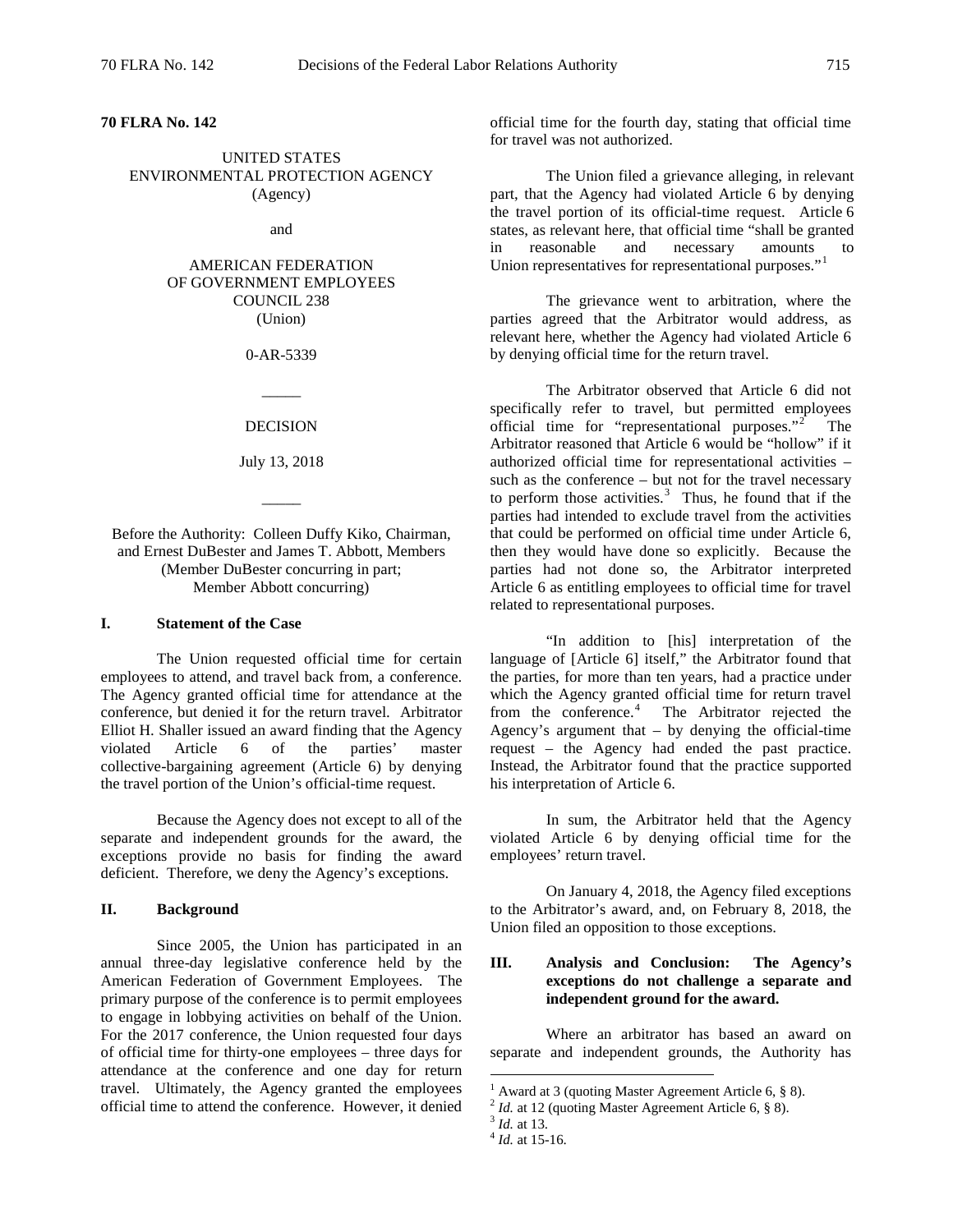consistently required the excepting party to establish that *all* of the grounds are deficient in order to have the award found deficient.<sup>[5](#page-1-0)</sup> If the excepting party does not do so, then it is unnecessary to address exceptions to the other grounds.[6](#page-1-1) The Authority has applied this principle where, for example, an arbitrator has based his or her award on a contract interpretation *and* a separate finding of past practice, and the excepting party has challenged

only the past-practice finding.<sup>[7](#page-1-2)</sup>

Here, the Agency excepts only to the Arbitrator's consideration of, and findings related to, the parties' past practice.<sup>[8](#page-1-3)</sup> In response, the Union argues that the Arbitrator's interpretation of Article 6 was based on that provision's "specific language" – not the parties' past practice.<sup>[9](#page-1-4)</sup> Thus, the Union asserts that even if the Agency's past-practice arguments had merit, the Arbitrator interpreted Article 6's wording "irrespective of the parties' previous ten years of application of this provision."<sup>10</sup>

While the Arbitrator addressed past practice, he did so only to support his prior conclusion that "*the language of* [*Article 6*] *itself*" entitled employees to official time for travel. $\frac{11}{1}$  Rejecting the Agency's past-practice argument, the Arbitrator found that the parties had a longstanding past practice, which the parties had not ended, of granting official time for return travel from the conference.

Nonetheless, the Arbitrator's interpretation of Article 6's *wording* constitutes a separate basis for the

award that is independent from his past-practice findings.<sup>[12](#page-1-1)</sup> By failing to except to the Arbitrator's interpretation of the wording of Article 6, the Agency provides no basis for finding the award deficient.<sup>[13](#page-1-7)</sup> Accordingly, consistent with Authority precedent, we deny its exceptions. $^{14}$  $^{14}$  $^{14}$ 

Although we deny the Agency's exceptions, we note that the Union's official-time request, and the parties' roughly ten-year past practice, exemplify why Executive Order No.  $13,837^{15}$  $13,837^{15}$  $13,837^{15}$  is necessary. The Executive Order's purpose is to "ensure that taxpayer-funded union time is used efficiently and authorized in amounts that are reasonable, necessary, and in the public interest."<sup>16</sup> Four consecutive days of official time for thirty-one employees to engage in lobbying activities is simply not an effective or efficient use of government resources. In fact, under the Executive Order, neither attendance at the conference, nor any associated travel, would be a permissible use of official time.[17](#page-1-10) However, the Executive Order was not in effect when the Agency granted the official-time request or when the employees attended the conference. Therefore, it does not apply to this dispute.

### **IV. Decision**

We deny the Agency's exceptions.

<span id="page-1-0"></span> <sup>5</sup> *E.g.*, *SSA*, 69 FLRA 208, 210-11 (2016) (*SSA*); *U.S. Dep't of the Army, Blue Grass Army Depot, Richmond, Ky.*, 58 FLRA

<span id="page-1-7"></span><span id="page-1-3"></span><span id="page-1-2"></span>

<span id="page-1-1"></span> $^6$  *E.g.*, *Army Depot*, 58 FLRA at 315.<br>  $^7$  *SSA*, 69 FLRA at 210-11.<br>  $^8$  Exceptions Br. at 5-9 (arguing that the award is contrary to Authority precedent on past practice); *id.* at 9-10 (arguing that the master agreement precluded the Arbitrator from considering the parties' past practice); *id.* at 10-11 (claiming that there was insufficient evidence to establish that a past practice existed); *id.* at 13-14 (arguing that the Agency was entitled to change the parties' past practice).

<span id="page-1-8"></span><span id="page-1-4"></span> $9$  Opp'n at 7-8 (arguing that the Arbitrator's "determination was based on his interpretation of the specific language of Article 6 and the issue of whether or not travel . . . should reasonably be included in the definition of 'representational purposes'"). <sup>10</sup> *Id.* at 8; *see also id.* at 10 ([T]here is no indication that the

<span id="page-1-5"></span>issue of 'past practice' was a critical factor in the Arbitrator's determination, having only been addressed in his . . . [a]ward after analyzing the specific language and meaning of Article 6.").

<span id="page-1-10"></span><span id="page-1-9"></span><span id="page-1-6"></span><sup>&</sup>lt;sup>11</sup> Award at 15; see id. (noting that the consideration of the parties' past practice was "[i]n addition to" the interpretation of the wording of Article 6); *id.* at 17 (finding that the Agency's attempts to change the past practice had no effect on Article 6, which he "interpreted . . . as calling for official time for travel in connection with Union representational activities").

<sup>&</sup>lt;sup>12</sup> See SSA, 69 FLRA at 211 (arbitrator's past-practice finding and plain-wording interpretation of an agreement constituted separate and independent grounds for the award); *U.S. Dep't of the Treasury*, *IRS*, 68 FLRA 329, 332 (2015) (same).

<sup>&</sup>lt;sup>13</sup> See SSA, 69 FLRA at 211; *Army Depot*, 58 FLRA at 315. <sup>14</sup> We note that the Agency's argument that the award conflicts with the Federal Service Labor-Management Relations Statute (the Statute) also focuses on past practice. Exceptions Br. at 14 (arguing Agency "was free to change a past practice regarding official time for travel from the [c]onference, if one existed"). However, to the extent that the Agency argues that the Arbitrator's interpretation of Article 6 is inconsistent with the Supreme Court's interpretation of § 7131(a) of the Statute in *Bureau of Alcohol, Tobacco, & Firearms v. FLRA*, 464 U.S. 89 (1983), we disagree. *See* Exceptions Br. at 11-12. That case involved an alleged *statutory* entitlement to travel and per diem *expenses* – not, as here, an alleged *contractual* entitlement to

*official time to engage in travel.* 15 Exec. Order No. 13,837, 83 Fed. Reg. 25,335 (May 25, 2018).<br> $^{16}$  *Id.* at 25,335.

<sup>&</sup>lt;sup>17</sup> *See id.* at 25,337 (Section 4(a)(i) specifically prohibits employees from receiving official time for "lobbying activities").